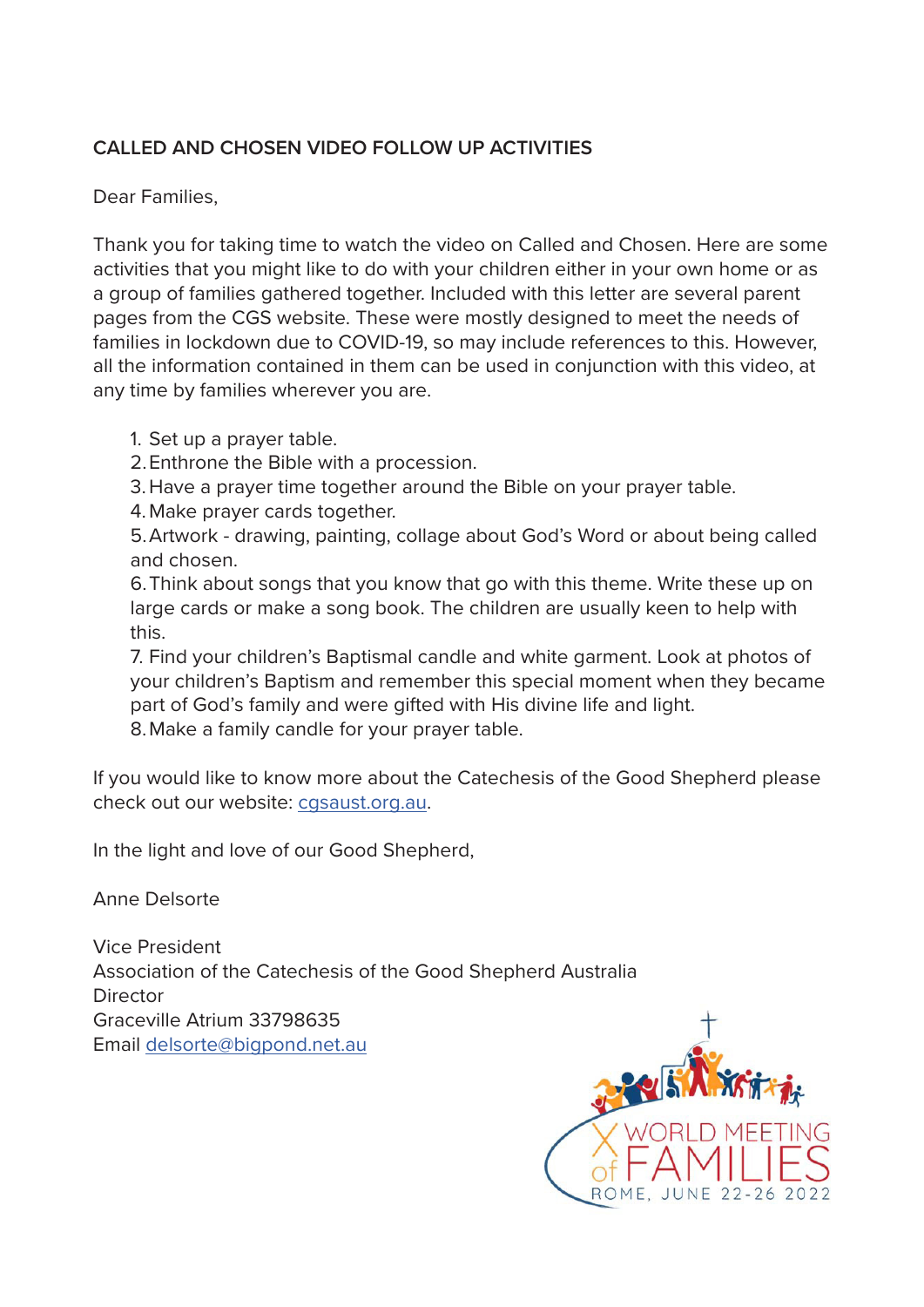

# **Enthroning the Bible in your home**

*If you are setting up a prayer table in your home for the first time or if you have not gathered in this space as a family for a while, you may want to take the time to 'enthrone' the Bible, so that there is a special place where this particular way in which God comes to be with us is honoured in your midst.*

#### **What does this mean?**

The term 'enthroning the Bible' is used



to describe the act of reverencing and placing the Bible in a special place of focus. At this time when we are unable to go to Mass to encounter Jesus in the Eucharistic, we can turn our focus to another most important way in which God comes to be with us, through His Word. We encounter Jesus powerfully with us when we proclaim His Word. We can do this in our homes and not just on Sundays, but on other days throughout the week.

## **How do we do this with the children?**

If you have a family Bible you might want to take time to carefully explore this special book, we call the Holy Bible, with your children. Present it and open the pages to look at it together. You can discuss with them why this book is holy and what makes it so precious to us.

- The Holy Bible is God's Word through which God is speaking to us.
- It as a Book which contains precious mysteries which God wants to share with us. These mysteries are something God wants to share with everyone.

Depending on the age of your children they may already know some of these mysteries. For instance, they know about:

- Jesus coming to be with us as a tiny baby
- Jesus dying and rising from the dead
- Jesus is the Light of the Word, the Good Shepherd, the True Vine
- Something about the Kingdom of God and how to live in His Kingdom

Try to let the children tell you what they already know. You might be surprised.

## **Placing the Bible on your prayer table**

After this, you might choose to have a procession, carrying this Holy Bible to your prayer space. You may have a favourite song to sing as you process. A suggestion could be *"God's Word is a lamp unto My Feet".*

If your prayer table is not already set, you could prepare the prayer table at the same time.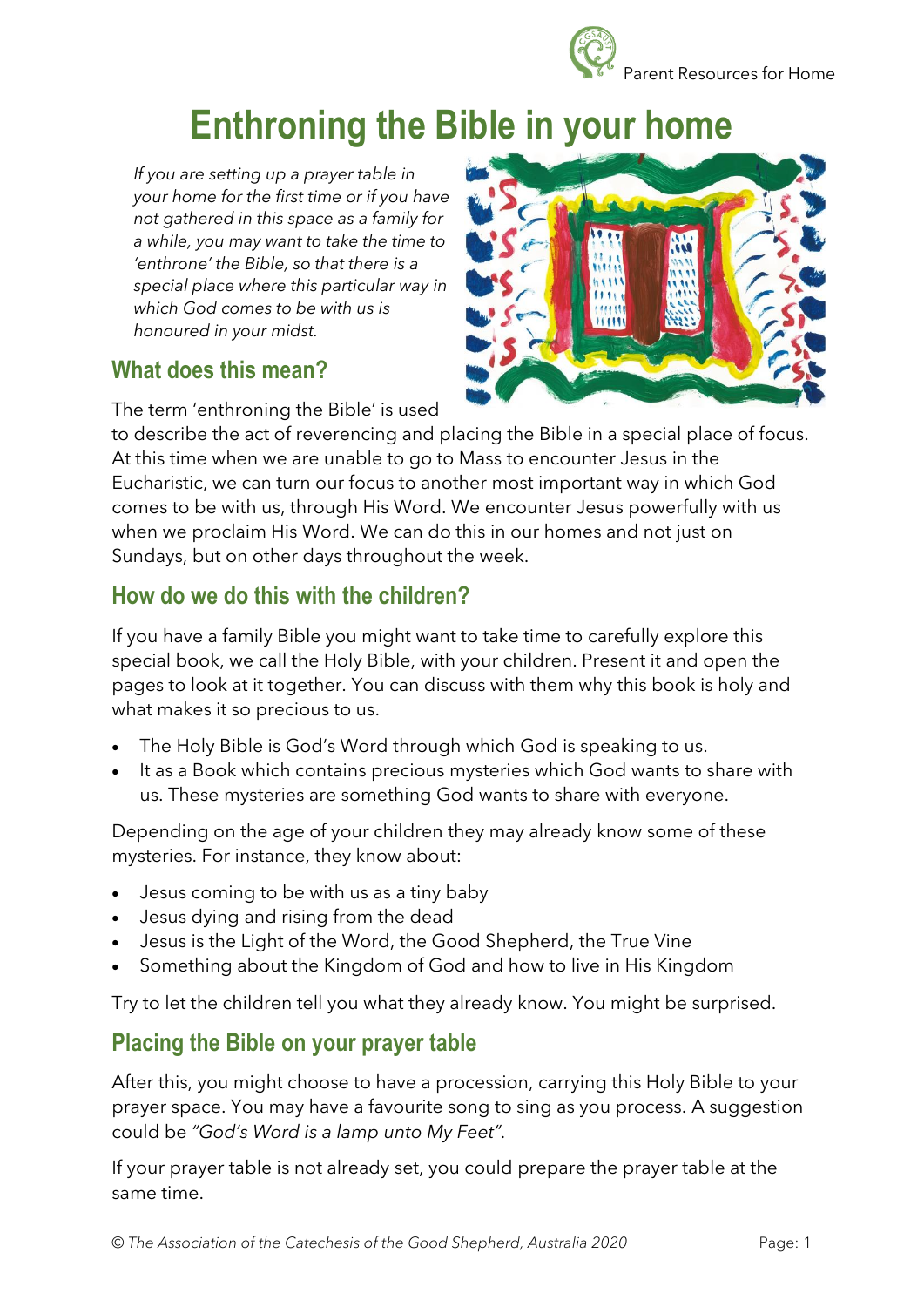

Each family member could carry something as you prepare the prayer table.

- A coloured cloth this could be a scarf, pillowcase or table napkin
- The Holy Bible
- A stand or cushion to rest the Holy Bible on
- Candles to be lit during prayer time
- A statue or picture of the Good Shepherd
- A prayer card that the children have chosen or made
- Flowers
- Candle snuffer and tray if available

*Processions are loved especially by the youngest children but readily engaged in by the older children, especially if they are involved in setting it up and getting it ready. Let them be as creative as they want.*



The structure suggested here is simply to give some basic ideas. Let this be a springboard to see what your children come up with.

**Preparing** As you prepare, some questions you could ask might be:

- How can we honour the Bible here in our home?
- What can you think of that you would want to bring in the procession?
- Where will we start our procession?
- What part of the Bible should we read when we get there?
- What other songs would you like to sing?

**Prayer** Once you have reached the prayer table and decorated it, light the candles and read a little from the Bible. If the children are uncertain about what scripture to proclaim, you may consider using one of the following:

- Your word is a lamp for my feet, a light for my path. -Psalm 119:105
- Serve the LORD with gladness; come before him with joyful song. -Psalm 100:2
- The Lord is my Shepherd, there is nothing I lack. -Psalm 23:1

Then spend some time reflecting together on what God is trying to tell us with these words. Invite your children to pray – Ask them if they would like to say something to Jesus. Wait and let them take their time. Join them by saying your own prayer to Jesus. Conclude with a song. Don't forget to snuff the candles!

**Further Reflection** Afterwards or the next day they might want to draw or paint or write in a journal of their own or make some song cards or prayer cards.

*There are many different types of celebrations that you can have around your family prayer table. We encourage you to begin this ritual of gathering at the prayer table each day and develop your own family prayer traditions.*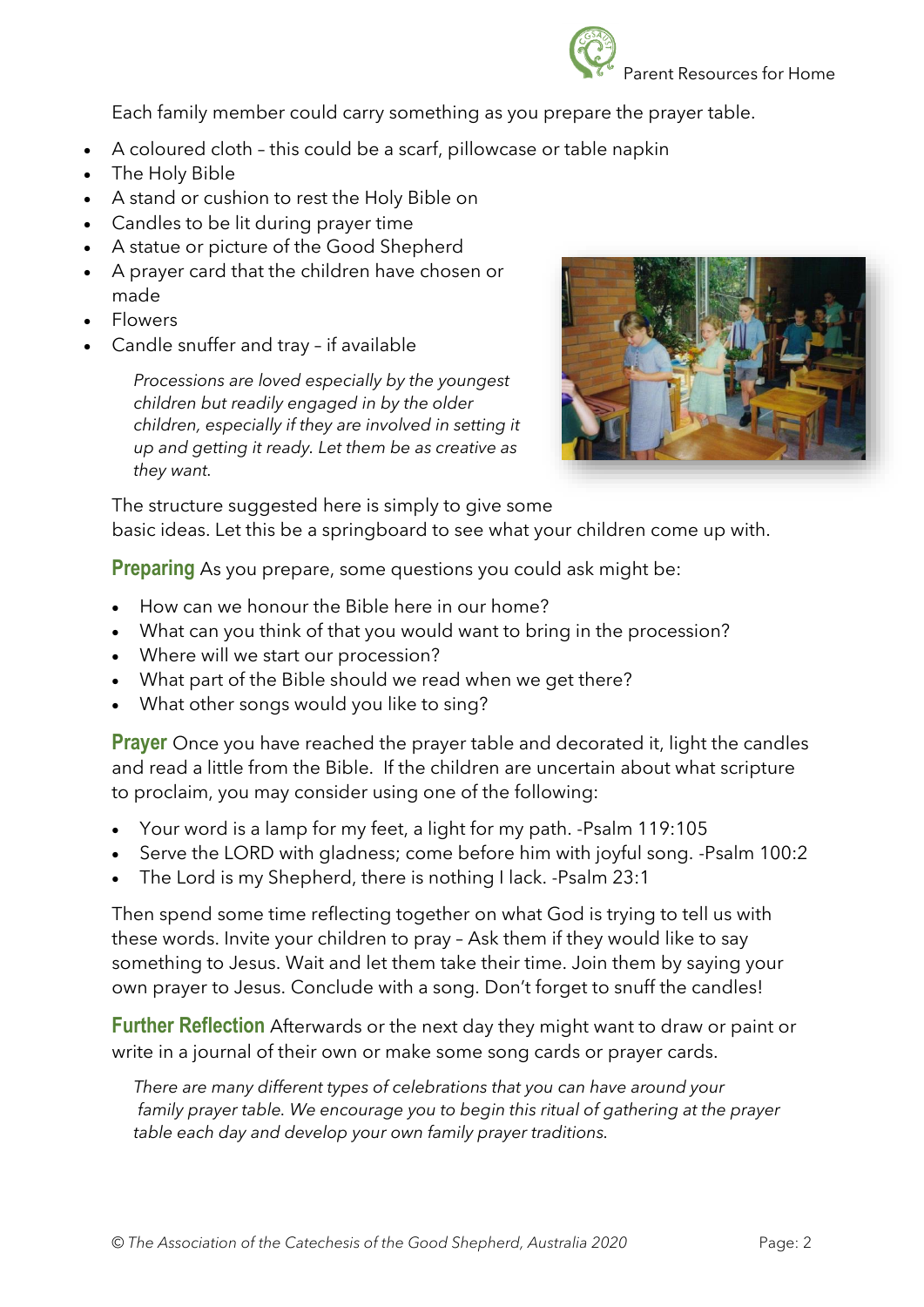## **Making Prayer Cards for your prayer table at home**

A prayer card is a single word; a short phrase or verse from sacred scripture often from the psalms, or perhaps the words of Jesus. They can also be words from the Bible that have become a part of the traditional prayers that we say at home or at Mass.

In the atrium, the child chooses a prayer card, along with other items, to place onto the prayer table either for their personal reflection or when preparing for communal prayer.



*When a child chooses a prayer card to place on the prayer table it is not just a mere decoration. Rather it is a reflection that comes from their heart expressing something intangible and sometimes even unconscious. This action is in fact prayer.* 

#### **Prayer cards for the 3-6 year old child**

You could create prayer cards for your young child to choose for your prayer table at home. Examples of word or short phrase prayer cards might be:

Hosanna, Alleluia, Amen, Rejoice, Glory to God, Our Father, Hail Mary.

The Lord<br>is my<br>Shepherd have everything I need.

Psalm prayer cards:

- Psalm 23:1 The Lord is my Shepherd, I have everything I need
- Psalm 32:11- Rejoice in the Lord and be Glad
- Psalm 46:10 Be still and know that I am God

Longer Verses from Scripture which is part of a traditional prayer;

- Our Father, who art in heaven
- Glory to God in the Highest
- Hail Mary, full of grace the Lord is with you

For the 3-6 year old child, choose words of joy, wonder and thanksgiving, which flow naturally from

this age child. Words from the Scriptures help to build

the child's prayer language.

You might choose to use a single phrase from longer prayers like the Our Father, rather than the whole prayer, and gradually add more phrases as the child develops.

Children may make their own cards and decorate them with borders or pictures.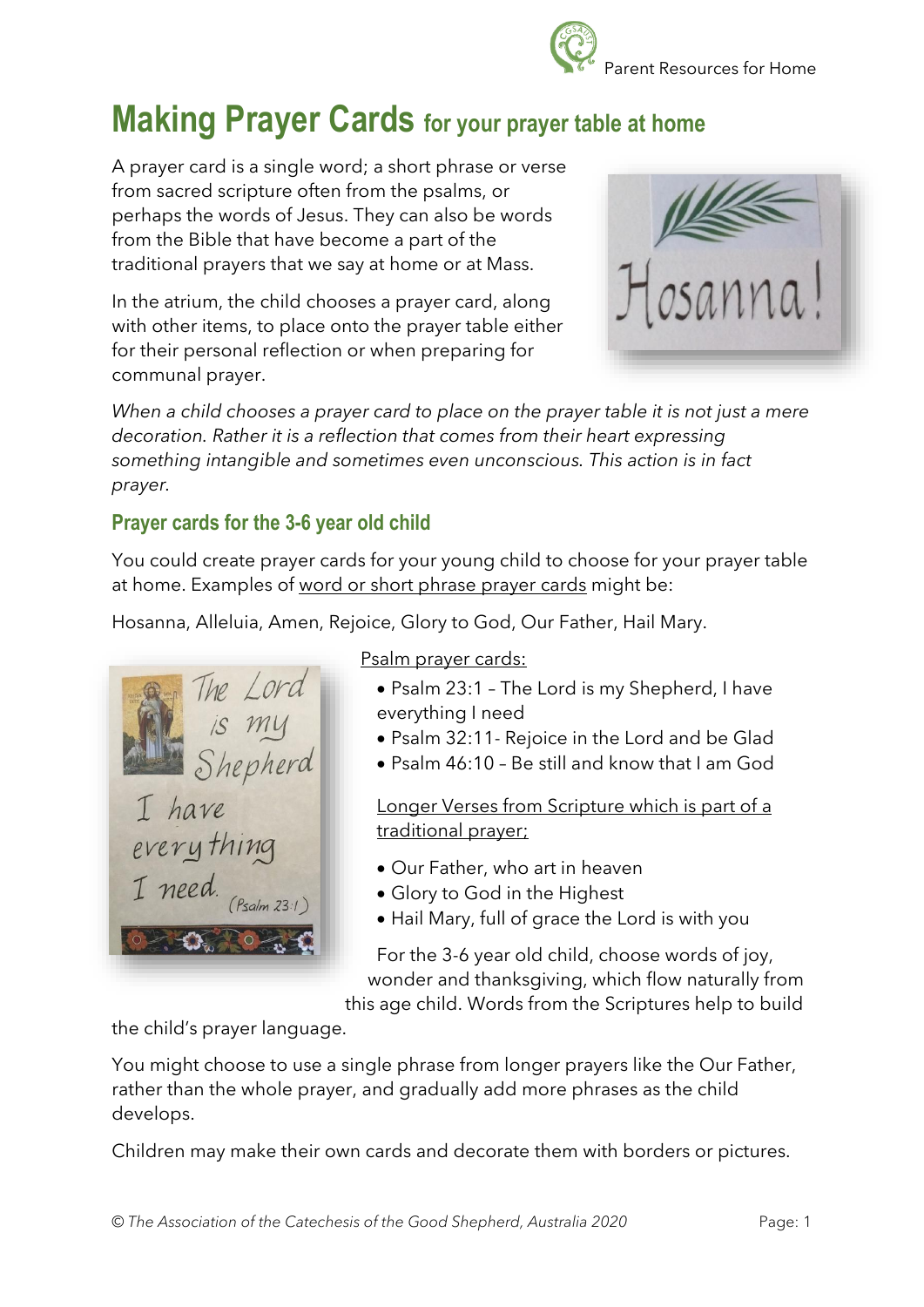#### **For the 6-12 year old child**

Older children also enjoy making prayer cards. You could make creating prayer cards for your prayer table a whole family activity.

Along with the prayer cards listed above, the older child may include prayer cards with new themes to meet their stage of faith development. At this age the child is

interested in the whole universe and what makes it work. They connect deeply with the plan of God and are now in a morally sensitive period. As such they begin to reflect on the mercy of God. They are aware of others and their needs and can cry out to God for help not just for themselves but for others as well.

The psalms are examples of how we can pray and remind us of God's promises. They express our thoughts but also help us to discover God's voice speaking to us.

#### Here is a list of possible psalms for 6-9 year olds:

| Psalm 23:1-4  | The Lord is my shepherd, I shall not want. He makes me lie<br>down in green pastures             |
|---------------|--------------------------------------------------------------------------------------------------|
| Psalm 16:11   | You show me the path of life.<br>In your presence there is fullness of joy.                      |
| Psalm 19:1    | The heavens are telling the glory of God;<br>and the firmament proclaims his handiwork.          |
| Psalm 89:11   | I will sing of your steadfast love, O Lord.                                                      |
| Psalm 33:6    | By the word of the Lord the heavens were made,<br>and all their host by the breath of his mouth. |
| Psalm 113:1   | Praise the Lord!<br>(or 2,3,4) Praise, O servants of the Lord; praise the name of the Lord.      |
| Psalm 119:105 | Your word is a lamp to my feet and a light to my path.                                           |

6-9 year old children also enjoy the prayers of the Church such as: The Our Father, The Hail Mary, the Glory Be and might want to make a copy of their own.

For the 9-12 year old children, prayers of the Incarnation such as: The Magnificat (Luke 1:46-55), Simeon's Prayer (Luke 1:29-32), Zechariah's Canticle (Luke 1:68-79), can be added.